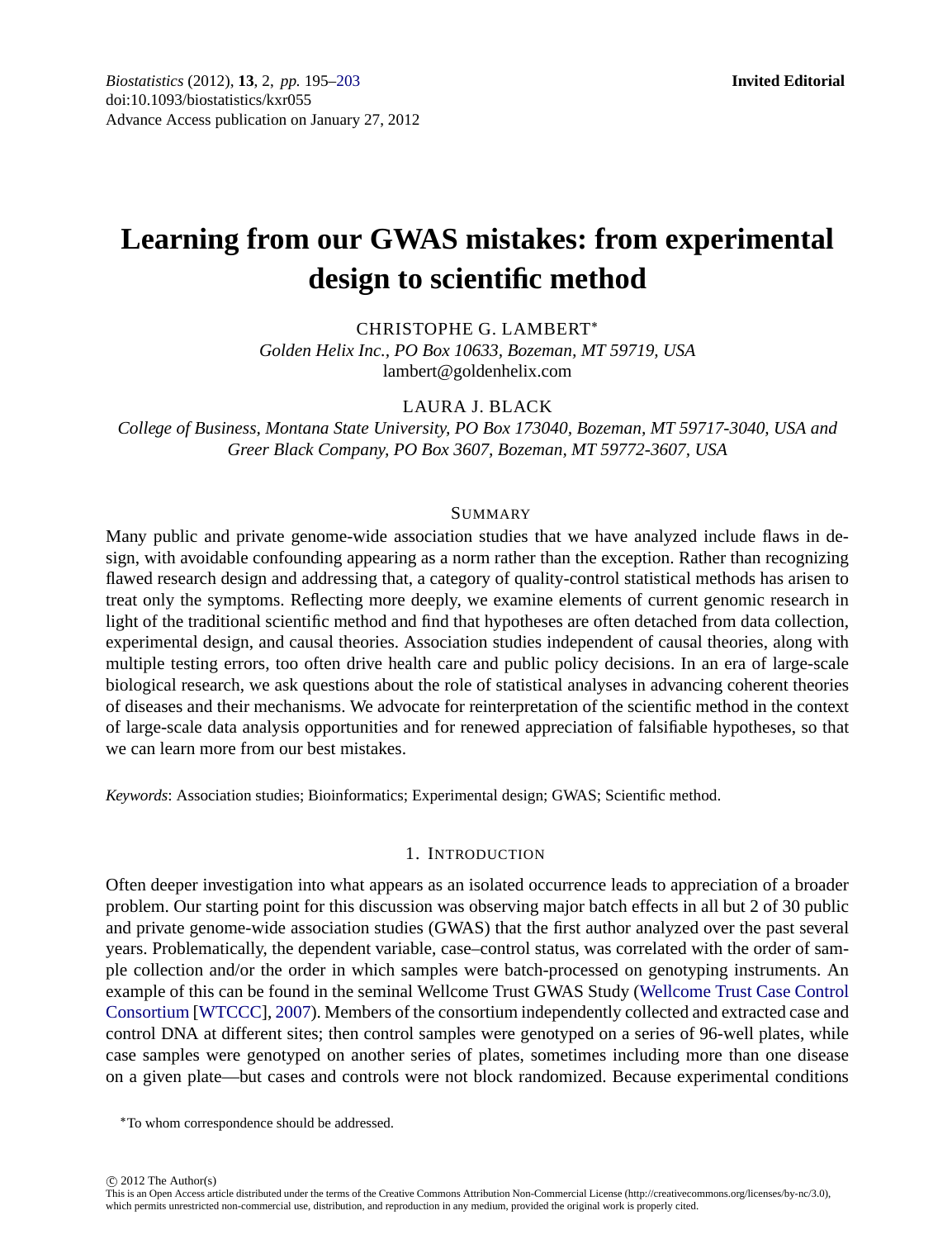vary over time and site, with the unit of the plate providing the largest source of variability from one run to the next, the confounding of case–control status with experimental order was severe. [Lambert](#page-7-0) [\(2010](#page-7-0)) contrasted "unfiltered" single nucleotide polymorphism (SNP) and copy number variant (CNV) Manhattan plots for the WTCCC study and a block-randomized Alzheimer's GWAS, finding the former riddled with false positives significant at 10<sup>-20</sup> (SNP GWAS) and 10<sup>-200</sup> (CNV GWAS) levels and the latter containing no such artifacts. Early mistakes like this are expected. Our concern is that we detect and learn from them. Are we poised to make similar mistakes with high-throughput sequencing, where hundreds or thousands of spurious associations may lead investigators to questionable conclusions? We cannot answer honestly without examining the philosophy and premises that underlie our experimental methods and the culture in which we execute them.

Our GWAS concerns promise relevance for observational studies in general, which remain pivotal to biological sciences. Here we first describe recurring symptoms of a problem emerging in some published GWAS. Next we recall elements of the traditional scientific method to raise questions about how association studies of large observational data sets can advance biological understanding, particularly by embracing and exploring falsifiable hypotheses. Rather than offer answers, we seek to foster substantive conversations, explorations, and yes, more questions about how our field can persevere in the highestquality research design and implementation that genomic and similar molecular research can provide. The public, medical research practitioners, funding organizations, and we ourselves need these discussions to achieve society's shared goals for health and well-being.

## 2. SYMPTOMS OF A BROADER PROBLEM

A common symptom of the problems we investigated is confounding of the outcome of interest with experimental order. One of us raised the issue in a blog post [\(Lambert,](#page-7-0) [2010\)](#page-7-0), and Leek *[and others](#page-7-0)* [\(2010](#page-7-0)) further elucidated the problem. Alarmingly, confounding can occur many times over by, for example, collecting DNA for cases from sites distinct from those providing DNA for controls, running the cases and controls on different genotyping platforms and on separate sets of plates, and then calculating statistical associations between case–control statuses on these questionably measured genotypes. As an illustration, we analyzed a trio study genotyped by the Broad Institute in which plating placed the fathers' DNA samples on one set of plates, the mothers' samples on another, and the children's samples on a third set. As a result, real genetic differences among family members became confounded with errors in genotyping from plate to plate, making results problematic for publication. We have also seen instances in which DNA is extracted from blood in controls and buccal or saliva cells in disease cases, and then hypotheses comparing cases and controls are confounded with performance characteristics of genotyping on these different DNA sources.

If this level of confounding seems a thing of the past, one need to look no further than the recent *Science* paper "Genetic signature of exceptional longevity in humans" (Sebastiani *[and others](#page-7-0)*, [2010\)](#page-7-0), which underwent editorial reevaluation [\(Alberts](#page-7-0), [2010](#page-7-0)) and subsequent retraction (Sebastiani *[and others](#page-7-0)*, [2011](#page-7-0)). Interestingly, the editorial concern and subsequent retraction cite a lack of quality control and genotyping errors peculiar to a genotyping platform as the problematic issue, rather than a flawed experimental design. We believe that this study can become a learning path for improving experimental design, if we converse openly among the scientific community.

A "lack of quality control" provides a clue that we are observing a symptom of a broader problem; indeed, a whole class of post-experiment statistical methods has emerged to address confounding. In GWAS, for instance, genotype measurements may be filtered based on call rate for departure from Hardy– Weinberg equilibrium or for having a low minor allele frequency. These methods that remove outliers resulting from flawed experimental design represent a palliative, not a cure. In our view, the GWAS research community has too often accommodated bad experimental design with automated post-experiment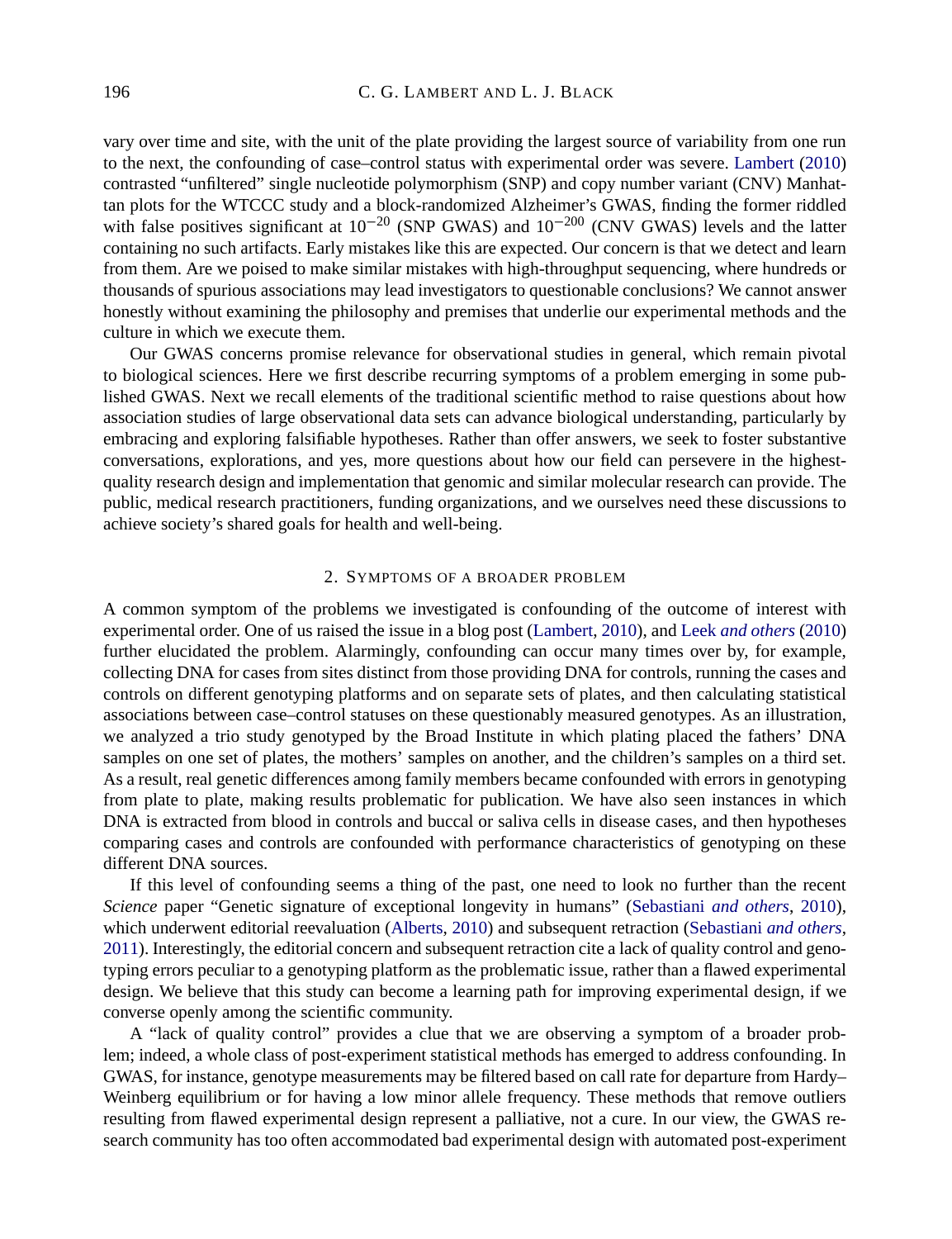cleanup. We infer this in part because sometimes researchers seem unaware that experimental design can be a source of confounding, resulting in suspect scientific conclusions. While good statistical practice examines every outlier, experimental designs for large-scale hypothesis testing have produced so many outliers that the field has made it standard practice to automate discarding outlying data. In our analyses of GWAS with consistent protocols for sample collection so that avoidable sources of variability are removed, with proper design of the genotyping experiment over plates ("blocking what you can and randomizing what you cannot" [Box *[and others](#page-7-0)*, [1978\]](#page-7-0)), we are learning that post-experiment automated filters are unneeded. Rather, one can examine each signal of association in turn for biological relevance.

# 3. RECONSIDERING "EXPERIMENTS"

A first step in increasing clarity in biostatistics experimental design acknowledges the broader continuum in which biostatistical research resides. In the scientific method, an experiment arbitrates between competing models or hypotheses. Unlike with mice and fruit flies, experiments involving humans cannot take the liberty of cloning 2 copies of a person, disabling a gene on one, keeping all other factors constant, and observing the effects. Thus, most studies on humans are observational because it is not practical to fit the system under study into a laboratory setting. In observational studies, therefore, great attention must be given to identifying and accounting for confounding factors.

Even though we often refer to GWAS as "experiments," they are observational studies or quasiexperiments. In this realm, there are 2 useful types of studies. One seeks signals (associations among variables) as inputs for generating hypotheses. The other starts with a hypothesis—or multiple candidate hypotheses [\(Chamberlin](#page-7-0), [1890](#page-7-0))—and designs one or more studies that pursue systematic hypothesis falsification. Both kinds of studies using observational data aim to generate and refine cohesive causal theories consistent with, or not contradicted by, numerous observations of the empirical world. In a paper advocating applying Karl Popper's philosophy of science to epidemiology, [Buck](#page-7-0) ([1975\)](#page-7-0) acknowledged that some scholars relegated the epidemiologist to the role of data gatherer through association testing. But she invoked the example of John Snow, a "father" of modern epidemiology, who identified the "causal" mechanism of a cholera outbreak in London, as part of the strong deductive-reasoning heritage of the field. Buck characterized many epidemiological studies as "quasi-experiments" but urged epidemiologists to form hypotheses prior to designing collection of observational data and, moreover, to embrace the "exciting process of deduction" since systematic refutation of hypotheses deduced from theory can inform and alter causal understanding.

The obvious benefits of large-scale observational data sets lie in increasing the statistical power and the chances that the findings will be generalizable beyond the sample. In a quasi-experimental context, however, we must consider how to design collection and analysis of observational data to yield the strongest possible findings elucidating mechanisms in studied biological systems. What processes can we establish to increase recognition of noncontrolled variables in experiments? To add nuance to these challenges, we reflect on current practices in data collection and experimental execution.

# 4. REVIEWING DATA COLLECTION AND EXPERIMENTAL EXECUTION IN THE GWAS CONTEXT

While an observational study should perhaps be initiated with hypotheses in mind, in current practice, collecting large amounts of biological data on populations of humans or other organisms often commences with an assumption that many hypotheses will be generated "after" data collection. These data sets can yield fruitful exploration, yet we must recognize the risks. When a data analyst using a data set collected by others (for possibly unrelated research questions) forms a hypothesis, he may be unaware of sources of variability in the data. For efficiency's sake, there may be divisions of labor in data collection processes arising from geographic dispersion or quantity of work. From our own experiences, we know that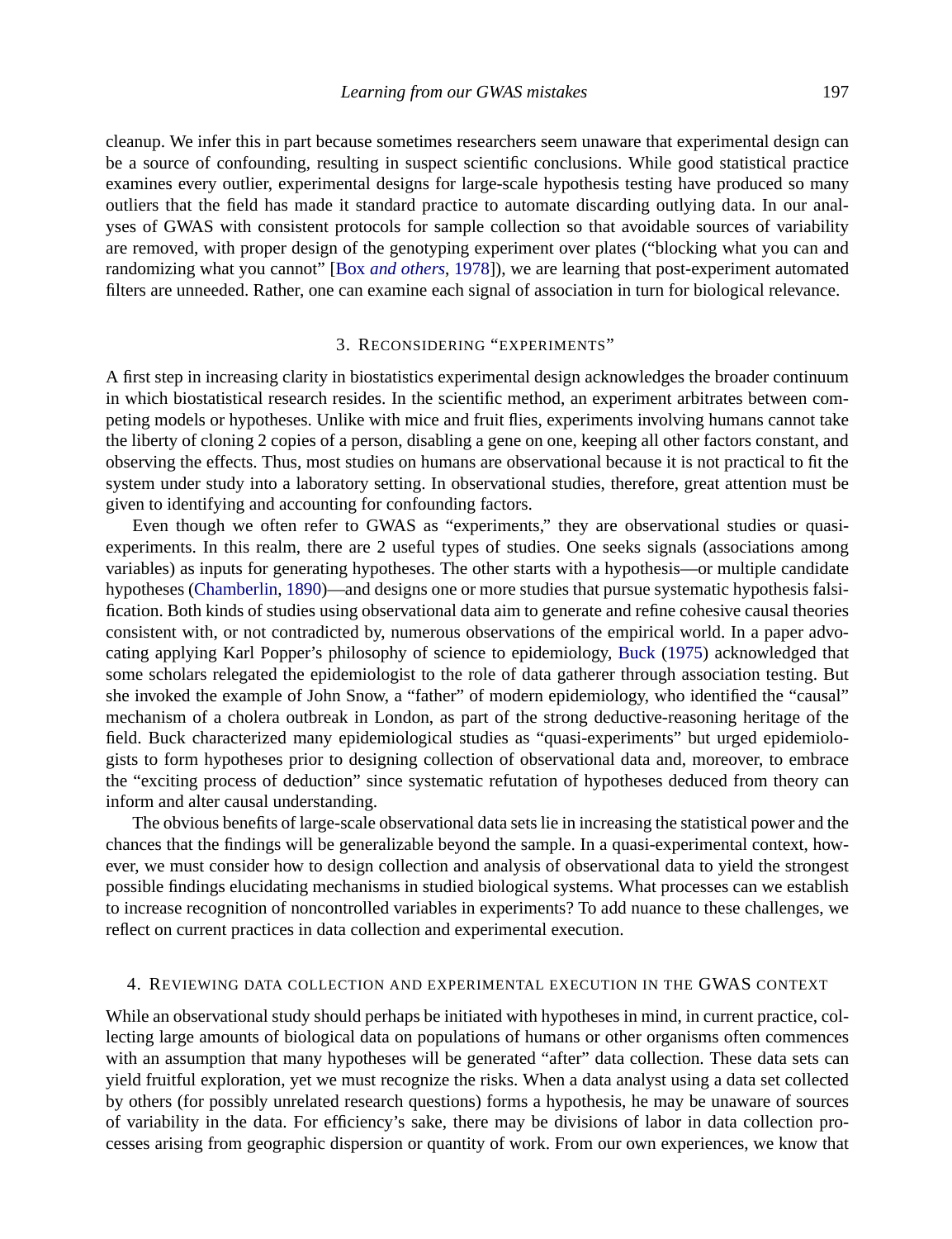variations in data collection protocols are common, and locating documentation is difficult. Even analysts who make every effort to understand sources of variability may find little with which to work.

A widespread practice of "borrowing controls" from separate data collection efforts, often for economic reasons, can prove risky, as demonstrated by the Sebastiani *[and others](#page-7-0)* [\(2010](#page-7-0), [2011](#page-7-0)) paper and subsequent retraction. An important way to retain the large economic savings and statistical power benefits of combining data sets from disparate studies is to block randomize by phenotype and strive for equal proportions of cases and controls in each study. Problems with past studies may be mitigated with filters, imputation, and resequencing, and certainly many valid findings have emerged despite some experimental flaws. But since appropriate design incurs little extra cost, we can hardly justify making similar mistakes going forward, especially as we enter an era dominated by large-scale experimentation with next-generation sequencing.

Divisions of labor arising from specializing in parts of experimental execution may introduce additional separations between hypotheses and experimental design. The trio experiment mentioned above represents an instance of disconnections between laboratory scientists who plated the biological samples and the research analysts and their scientific questions. Some may view divisions of labor among data collectors, laboratory scientists, and research analysts as a necessary evil. But when we consider the high costs of collecting large amounts of biological data and the higher costs of implementing new or changed health care policies, it seems an inordinate and unacceptable risk "not" to involve a statistician in designing both sample collection and protocols for performing subsequent measurements. The growing use of post-experiment "quality control" efforts may in large part arise from failures to obtain substantive statistician participation early in experimental designs. We advocate for ongoing conversations about what approaches offer the most scientifically rigorous ways to probe the data made available in large observational data sets and what processes can ensure coherent experimental design and execution across roles, given gaps in time, space, and research purposes. To explore further, we must acknowledge that association studies using large-scale observational data sets use "hypotheses" in ways different from many other experimental undertakings.

# 5. "HYPOTHESES" IN THE ASSOCIATION STUDY CONTEXT

Collecting samples without specifying preliminary hypotheses leads to a frame of mind in which genetic assays are run without an experimental design that accounts explicitly for the hypotheses to be tested—in other words, not taking steps to randomize and so prevent biases in data. As with many large biological data collection efforts, GWAS are premised on an overarching hypothesis that a disease has a genetic cause, rather than many more granular hypotheses designed to challenge a causal theory of how a disease manifests. A GWAS might test a million null hypotheses that case–control status and a given genomic SNP are statistically independent over the population sample. The experiment to falsify these null hypotheses is an automated search for indications of association between genetic variants and disease status.

In the traditional scientific method, a hypothesis is a proposed explanation for a phenomenon, but scientists use the hypothesis to deduce additional predicted effects which, if observed, can corroborate the hypothesis but not prove it and, if not observed as predicted, can falsify the hypothesis. A single observation can falsify a traditional scientific hypothesis.

Such a hypothesis might describe a force or property common to all members of a population. A hypothesis of this sort must make universal claims in order to produce repeatable experiments; then a hypothesis tested by experimenting on a member of the population could be refuted for the entire population. If we abstract a hypothesis-forming process this way—"I have observed property X in a number of instances of A; I hypothesize that all other instances of A will have property X"—then the underlying premise is "All A's are effectively identical." If all A's are effectively identical, then we should accept that a corroborated or refuted hypothesis can inform us about the universe of A's. If A's are billiard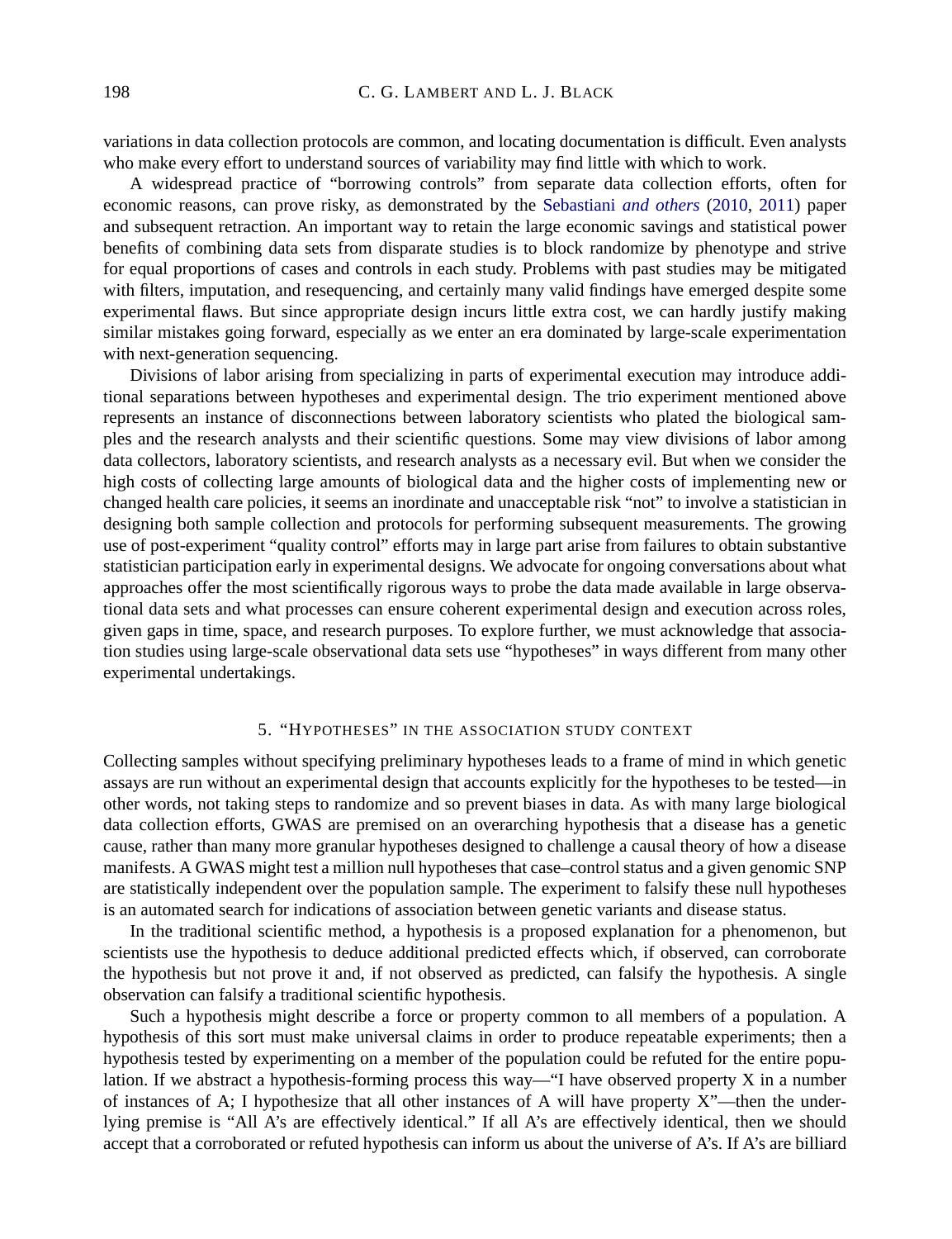balls, and we are looking at properties of how they transfer momentum on a billiard table, we would expect all instances of these A's to have the same properties. If, instead, A's are people, and we seek to identify universal rules about behaviors or effects of environment on disease status applicable to all people, the premise of uniformity can lead us astray (see [Meehl,](#page-7-0) [1990](#page-7-0), pp. 200–201, for his discussion of *ceteris paribus*). Once we categorize nonidentical objects together and make cause–effect statements about them, we can speak about population parameters—but in this context a single observation cannot falsify a statistical hypothesis about a population of unlike objects.

What [Meehl](#page-7-0) [\(1967](#page-7-0)) called the "strong" form of null hypothesis testing, compatible with [Popper](#page-7-0)'s ([2002\)](#page-7-0) approach of falsifying a scientific theory, is in line with Fisher's original formulation of a test of significance [\(Fisher](#page-7-0), [1955,](#page-7-0) [1956](#page-7-0); [Gigerenzer](#page-7-0), [2004;](#page-7-0) [Gill,](#page-7-0) [1999](#page-7-0)). Fisher's test specified a null hypothesis which would be falsified if data analysis did not yield a significance level determined by the test statistic appropriate to the assumed or known data distribution. Falsifying hypotheses derived from theory can advance causal understanding in science, and hypothesis testing to "confirm" theories is statistically and scientifically unsound.

Notably, biostatistics design methods have roots in Fisher's agricultural experiments [\(Fienberg and](#page-7-0) [Tanur,](#page-7-0) [1966](#page-7-0)), but some basic principles underlying that work have been overlooked as the methods have migrated to other research realms. [Fisher](#page-7-0) [\(1956](#page-7-0)) opposed misuses of null hypothesis testing, and [Gigerenzer](#page-7-0) [\(2004](#page-7-0), p. 589) characterized Fisher's view of null hypothesis testing as "the most primitive type of statistical analyses . . . used only for problems about which *we have no or very little knowledge*" (italics in original). It is thus appropriate to apply this method when one first examines a disease and has no idea where to look for genetic factors that may be causative, as we do in GWAS. Nevertheless, we can recognize that, without a theoretical context, a hypothesis (whether corroborated or disconfirmed) can do little to enhance understanding of cause and effect. Moreover, without a clear falsifiable stance—one that has implications for the theory—associations do not necessarily contribute deeply to science.

### 6. MULTIPLE TESTING REVISITED

Historically, epidemiology has focused on minimizing Type II error (missing a relationship in the data), often ignoring multiple testing considerations, while traditional statistical study has focused on minimizing Type I error (incorrectly attributing a relationship in data better explained by random chance). When traditional epidemiology met the field of GWAS, a flurry of papers reported findings which eventually became viewed as nonreplicable. As a result, genome-wide thresholds of significance were instituted, and replication in an independent sample became the gold standard for GWAS publication. It would appear the field learned from its mistakes. Consider, though, that when genome-wide significance is not reached, researchers commonly take forward, say, 20–40 nominally significant signals from a GWAS and then run association tests for those signals in a second study, concluding that all the signals with a *p*-value <0.05 have replicated (no Bonferroni adjustment). Frequently 1 or 2 associations replicate—which is also the number expected by random chance. Then to further "confirm" the signal, the "replicated" signals from the 20–40 signals tested in the second study are combined with the previous study data to compute *p*-values considered genome-wide significant. This method has been propagated in publications, leading us to wonder if standard practice could become to publish random signals and tell a plausible biological story about the findings.

Few large-scale GWAS have used high-throughput sequencing. Yet there are dramatic success stories of researchers locating the causal variant for a rare disease by sequencing a few affected and unaffected members of a family. What distinguished these is the explicit search for causative variants, working from the hypothesis that the causative variant lies in a protein-coding region and must be present in all affected members of a family and absent in the others. Because such a small number of variants satisfy these and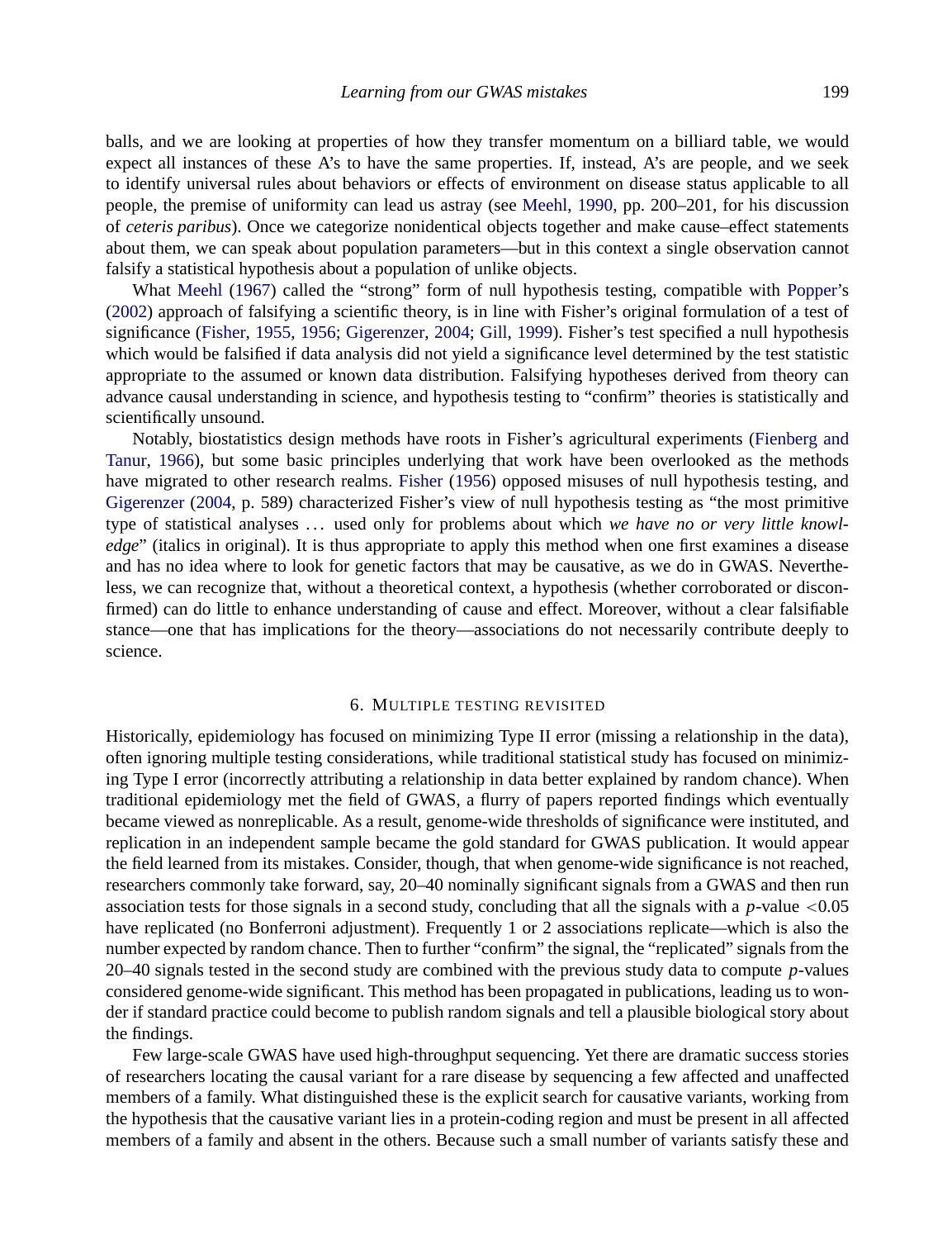other filtering criteria, a putative cause can be identified, and predicted effects can be tested, by seeing, for instance, if the mutation causes protein-binding disruption in a subsequent experiment.

### 7. BUILDING ON ASSOCIATION STUDIES FINDINGS

GWAS research relies on the premise that, if there is a causal link between a genetic variant and a disease, we will see significant association. As noted, however, significant associations do not imply causation. If we can perturb many different parts of a biological system and see a disease, what specifically causes the disease? With association studies, we metaphorically poke different parts of a biological web to assert that a particular strand might cause the disease status. Perhaps, a more aggregated causal explanation is needed, such as if the sum of various components perturb the system's equilibrium by a certain degree—if many strands of the web are stretched beyond a certain extent—the effect is to push the system into a disease state. We also expect that future biostatistics research will require extensive longitudinal pathway measures to elucidate causal relationships in aggregated biological systems.

Because every biological system exists in a varying environment to which it responds, and because delays between sub-part interactions and their effects in observable macro variables can create nonlinearities or tipping points, the interrelationships in biological systems can appear intractable. Although genome research has sometimes been cast as capable of providing unequivocal cause–effect explanations, an association between biological system "case" status and a tiny subset of a biological system such as an SNP may not be as informative as society would hope. Pathway analysis approaches show promise, and we must still guard against publishing more unfalsifiable correlations without causal follow-up. We can also discuss openly analytical approaches that render association more meaningful in the context of interdependent biological systems. In an era of molecular research, we may reconsider the usefulness of the concept of named diseases, classifications that may have been formed long ago based on symptoms of like appearances that may have unlike causes.

## 8. FALSIFYING HYPOTHESES AND VALUING MISTAKES

For over a century, periodically authors call for renewing the scientific method and warn against seeking confirmation of an explanation of reality, rather than trying to falsify it (see [Chamberlin,](#page-7-0) [1890;](#page-7-0) [Ioannidis](#page-7-0), [2005](#page-7-0); [Platt](#page-7-0), [1964,](#page-7-0) for notable examples of the genre). Calls for clarity and rigor in experimental design remain as relevant as ever, especially since public and private entities invest increasing resources in largescale biological research. While our purpose here is to raise questions rather than presume that we know answers, we nevertheless suggest some actions that can strengthen our field.

We can undertake to learn methods that help us recognize what we do not know. Scientists take as given the methodologies described in their particular literature and practiced by leaders in their field. The critical mass of methods appearing in the literature matters because, as [Kuhn](#page-7-0) [\(1962](#page-7-0)) noted, an accumulation of apparent consensus can discourage diffusion of other valuable approaches because they are viewed as inconsistent with or simply different from the dominant paradigm. A biologist trained in biology alone may find herself unprepared for large-scale experimentation unless she also undertakes systematic study of statistical methods. Let us talk openly about interdisciplinary collaborative approaches that lead us to unlearn previously unquestioned assumptions as well as create new knowledge.

We can refrain from overstating in publication "what science tells us." Both contemporary statistical methods and the traditional scientific method agree that nothing can be accepted as certain. We can articulate clearly limits to generalizing findings from sampled populations. When conducting research to inform public policies, we can advocate for complementary causal mechanism studies even as we recognize that sometimes policy and health practice decisions must be made urgently in light of associations.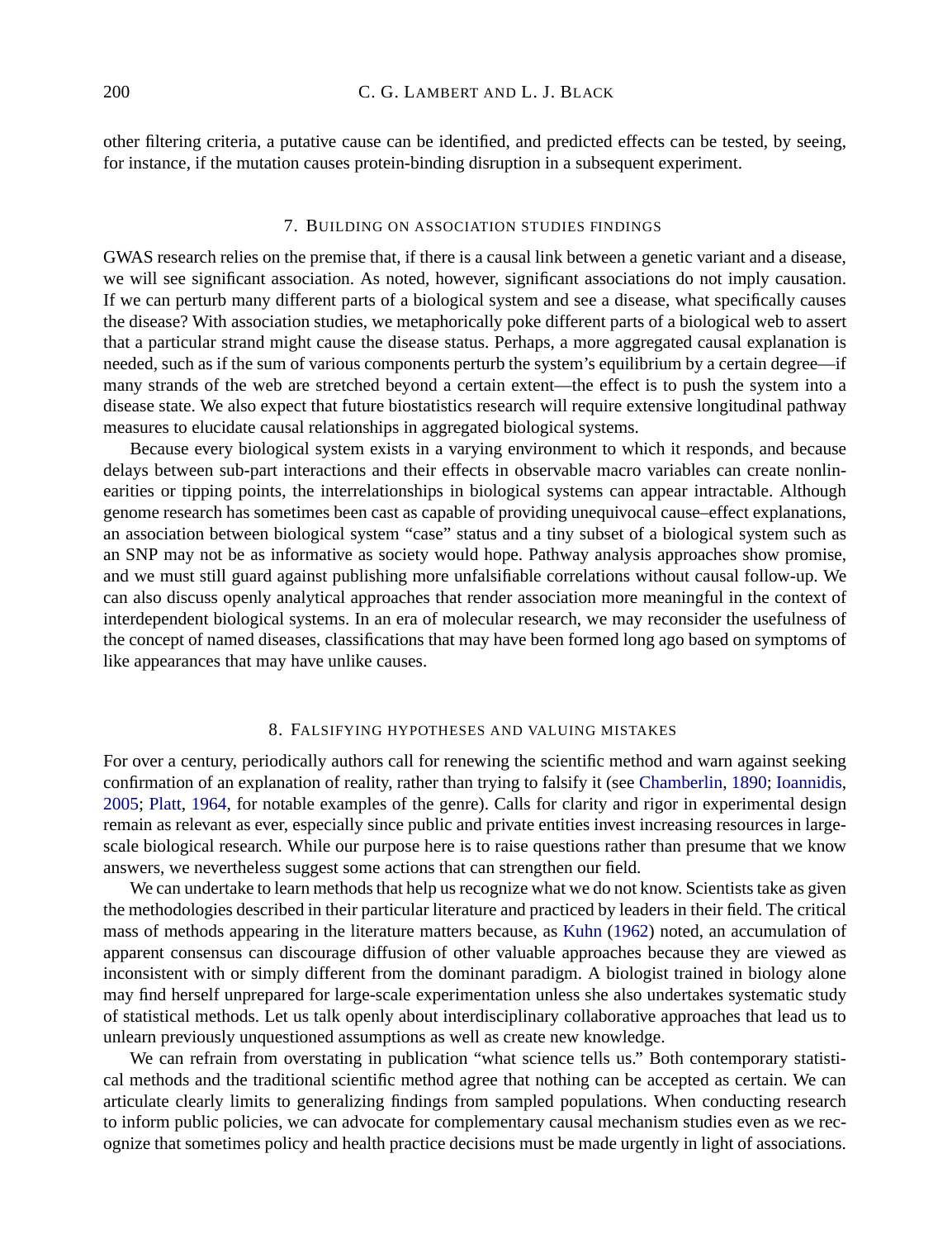A key may lie in editorial boards and reviewers for journals such as this since publication is a major gateway to scientific reputation. Almost all association-based studies assert that the identified signal makes sense in terms of either previously published associations or causal studies of biological mechanisms related to the signal. If journals were to insist that association studies also suggest possible experiments that could falsify a putative theory of causation based on association, the quality and durability of association studies could increase.

Mainstream publications also provide a point of leverage. Since many people do not understand that association is not equal to causation, we can direct public attention to findings and theories that have withstood extensive attempts at falsification. A survey of medical findings reported in newsprint ([Bartlett](#page-7-0) *and [others](#page-7-0)*, [2002](#page-7-0)) found that observational studies were much more likely than randomized clinical trials to be reported in the press, despite that randomized studies are proportionally overrepresented in research press releases and are less subject to biases common in observational studies. Aware that media favor reporting observational studies, we can diligently report findings using the recommendations of the STROBE guidelines (von Elm *[and others](#page-7-0)*, [2007\)](#page-7-0).

Management scientist and operations researcher [Ackoff](#page-7-0) [\(2006](#page-7-0)) said he was often asked regarding his advocacy of systems thinking, "If this way of thinking is as good as you say it is, why don't more organizations use it?" Ackoff answered that the challenge exists in adopting any transforming idea: we are afraid of making mistakes, errors of commission. In a world that punishes mistakes and regularly disregards often more devastating errors of omission, publishing correlations may provide a temptingly reassuring path. Correlations are not easily falsified; nonreproducibility may be explained in many ways, including by population differences. Professionally, potential reward and drastically reduced risk can result from publishing correlations. Applying well-published but perhaps flawed methods of experimental design also presents a path of safety; if one uses a method published in *Nature* or *Science*, reviewers may be less inclined to question one's approach. Consistent with Kuhn, researchers (Young *[and others](#page-8-0)*, [2008](#page-8-0)) suggest that a pattern of "following the leader" is further amplified by path dependency resulting when "early decisions by a few influential individuals as to the importance of an area of investigation consolidate . . . the trajectory" of research (p. 1420).

The problem with avoiding mistakes, Ackoff noted, is that we learn, that is, update our mental models of reality, only "through" mistakes, through falsification, not from what confirms our expectations. As long as our culture sets professional impact and personal security at odds with the scientific method's requirement of falsifying hypotheses, its use will be hindered. The scientific progress achieved despite the underlying cultural conflict is amazing—and yet imagine what may emerge if this obstacle were removed. A real lever for scientific progress may lie in how we treat our children, one another, and foremost ourselves with respect to our mistakes.

Persistent inference of multiple falsifiable hypotheses challenging existing theories provides one of the fastest ways to probe the unknown. [Popper](#page-7-0) wrote that bold or daring scientific conjectures set apart great science from the rest, and he called a conjecture "daring if and only if it takes a great risk of being false if matters could be otherwise, and seem at the time to be otherwise" [\(Popper](#page-7-0), [1985,](#page-7-0) pp. 118–119). Bold claims that are just as boldly disproved by (even our own) scientific experiments merit scientific praise and publication—and this is what society wants of science, to probe and provide causal explanations on issues of widespread concern. We can contribute by rethinking assumptions and practices underlying statistical analyses of observational data sets to increase the rigor of experimental design, execution, and interpretation in efforts to falsify, systematically, our best explanations of what we think we know.

## **ACKNOWLEDGEMENTS**

The authors thank the editors and 2 anonymous reviewers for very helpful suggestions. *Conflict of Interest:* None declared.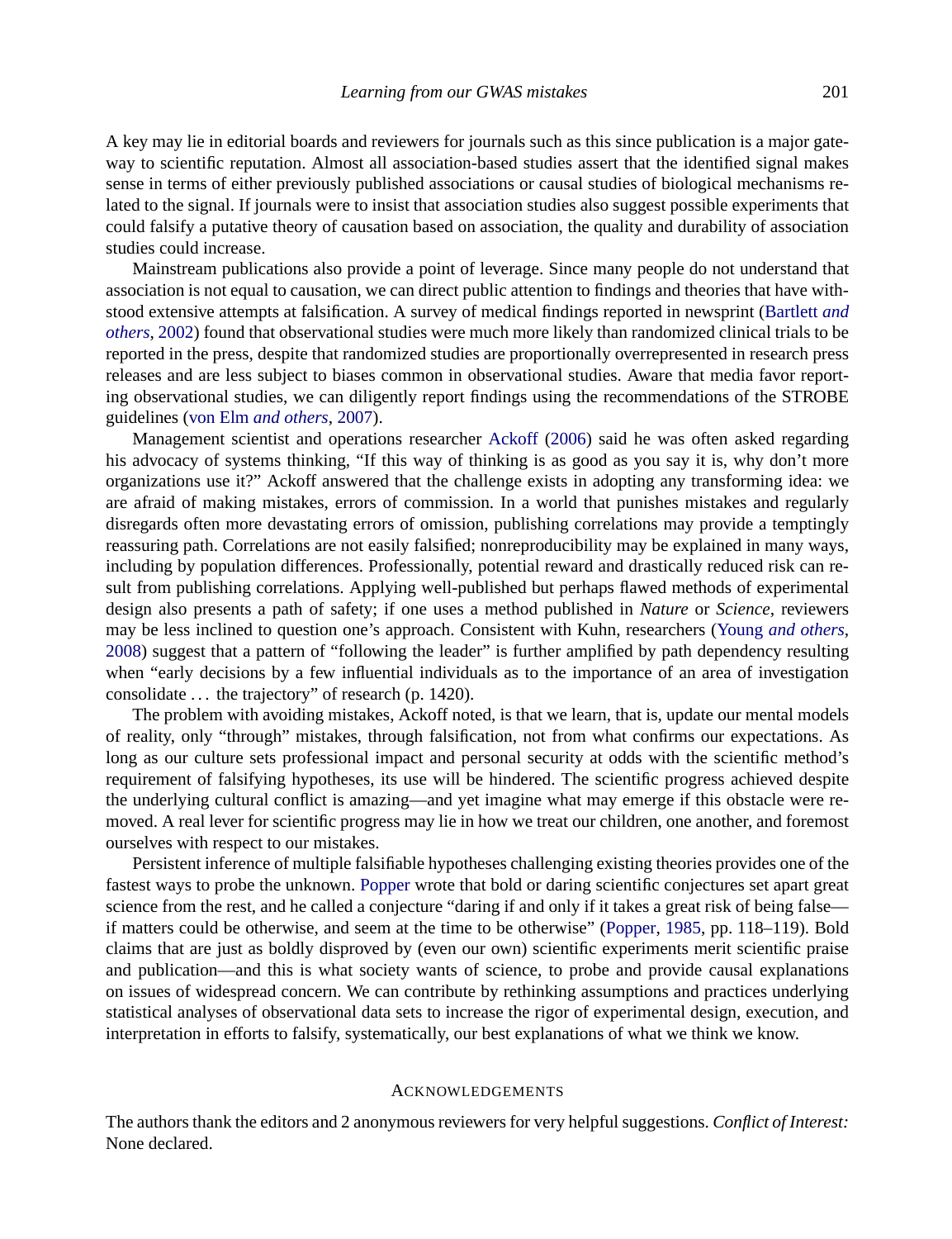## **REFERENCES**

- <span id="page-7-0"></span>ACKOFF, R. L. (2006). Why few organizations adopt systems thinking. *Systems Research and Behavioral Science* **23**, 705–708.
- ALBERTS, B. (2010). Editorial expression of concern. *Science* **330**, 912.
- BARTLETT, C., STERNE, J. AND EGGER, M. (2002). What is newsworthy? Longitudinal study of the reporting of medical research in two British newspapers. *British Medical Journal* **325**, 4.
- BOX, G. E. P., HUNTER, W. G. AND HUNTER, J. S. (1978). *Statistics for Experimenters*. New York: John Wiley & Sons, Inc.
- BUCK, C. (1975). Popper's philosophy for epidemiologists. *International Journal of Epidemiology* **4**, 10.
- CHAMBERLIN, T. C. (1890). The method of multiple working hypotheses. *Science (old series)* **15**, 92–96; reprinted 1965 **148**, 754–759.
- FIENBERG, S. E. AND TANUR, J. M. (1966). Reconsidering the fundamental contributions of Fisher and Neyman on experimentation and sampling. *International Statistical Review* **64**, 237–253.
- FISHER, R. A. (1955). Statistical methods and scientific induction. *Journal of the Royal Statistical Society (B)* **17**, 9.
- FISHER, R. A. (1956). *Statistical Methods and Scientific Inference*. Edinburgh, UK: Oliver & Boyd.
- GIGERENZER, G. (2004). Mindless statistics. *The Journal of Socio-Economics* **33**, 20.
- GILL, J. (1999). The insignificance of null hypothesis significance testing. *Political Research Quarterly* **52**, 28.
- IOANNIDIS, J. P. A. (2005). Why most published research findings are false. *PLoS Medicine* **2**, e124.
- KUHN, T. S. (1962). *The Structure of Scientific Revolutions*. Chicago, IL: University of Chicago Press.
- LAMBERT, C. G. (2010). *Stop Ignoring Experimental Design (or My Head Will Explode)*. [http://blog.goldenhelix.](http://blog.goldenhelix.com/?p=322) [com/?p=322](http://blog.goldenhelix.com/?p=322).
- LEEK, J. T., SCHARPF, R. B., BRAVO, H. C., SIMCHA, D., LANGMEAD, B., JOHNSON, W. E., GERMAN, D., BAGGERLY, K. AND IRIZARRY, R. A. (2010). Tackling the widespread and critical impact of batch effects in high-throughput data. *Nature Reviews Genetics* **11**, 7.
- MEEHL, P. E. (1967). Theory testing in psychology and physics: a methodological paradox. *Philosophy of Science* **34**, 103–115.
- MEEHL, P. E. (1990). Why summaries of research on psychological theories are often uninterpretable. *Psychological Reports* **66**, 195–244.
- PLATT, J. R. (1964). Strong inference. *Science* **146**, 7.
- POPPER, K. (1985). The problem of demarcation, Chapter 8 (1974). In: Miller, D. (editor), *Popper Selections*. Princeton, NJ: Princeton University Press, pp. 118–119.
- POPPER, K. (2002). *Conjectures and Refutations*. London: Routledge Classics.
- SEBASTIANI, P., SOLOVIEFF, N., PUCA, A., HARTLEY, S. W., MELISTA, E., ANDERSEN, S., DWORKIS, D. A., WILK, J. B., MYERS, R. H., STEINBERG, M. H. *and others* (2010). Genetic signatures of exceptional longevity in humans. *Science* **330**, 912.
- SEBASTIANI, P., SOLOVIEFF, N., PUCA, A., HARTLEY, S. W., MELISTA, E., ANDERSEN, S., DWORKIS, D. A., WILK, J. B., MYERS, R. H., STEINBERG, M. H. *and others* (2011). Retraction. *Science* **333**, 404.
- VON ELM, E., ALTMAN, D. G., EGGER, M., POCOCK, S. J., GØTZSCHE, P. C., VANDENBROUCKE, J. P. AND STROBE INITIATIVE (2007). Strengthening the reporting of observational studies in epidemiology (STROBE) statement: guidelines for reporting observational studies. *British Medical Journal* **335**, 806–808.